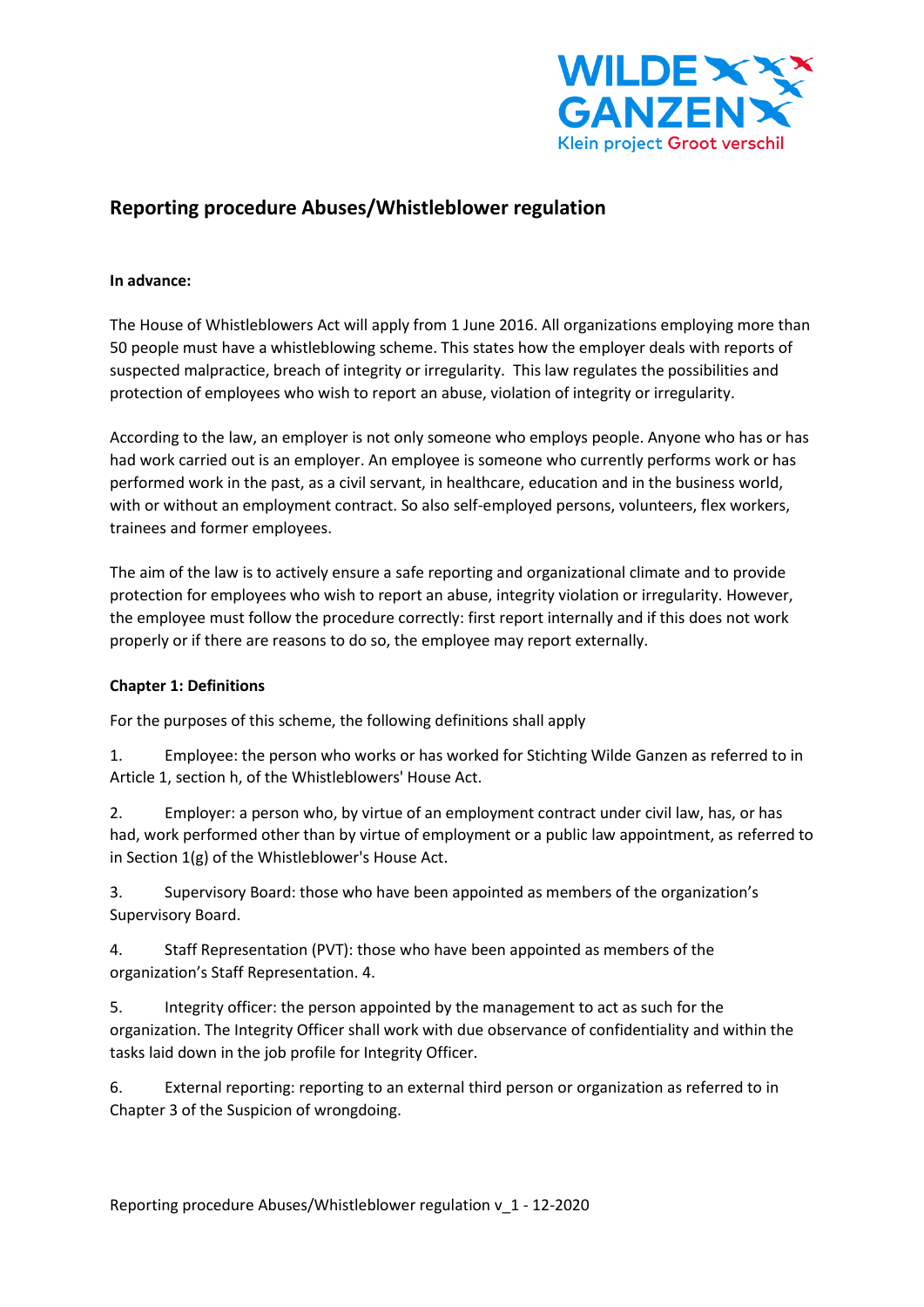

7. A suspicion of an integrity violation or irregularity:

a. a suspicion, based on reasonable grounds, of an imperfection or injustice of a general, operational and/or financial nature that takes place under the responsibility of the organization. It concerns irregularities that are so serious that they fall outside the regular work processes and exceed the responsibility of the (direct) manager.

b. an action that is contrary to the integrity policy of Stichting Wilde Ganzen.

8. A suspicion of a malpractice and/or crime: a suspicion based on reasonable grounds of a malpractice, an illegal or immoral practice, which takes place under the responsibility of the organization and in which a major social interest is at stake, in connection with:

a. a (threatening) criminal offence, such as theft, corruption and forgery;

b. an (imminent) violation of laws and regulations;

c. a danger to public health, the safety of persons or damage to the environment;

d. a (threat of) deliberate misinformation of public bodies or impairment of the functioning of the public service or company;

e. an (imminent) waste of social/collective resources;

f. a deliberate withholding, destruction or manipulation of information about these facts, or the threat thereof.

9. House for Whistleblowers:

a. Advice Section of the Whistleblower House, as referred to in Section 3a(2) of the Whistleblower House Act:

b. Research Section of the House for Whistleblowers: the Research Section of the House for Whistleblowers Act, referred to in Section 3a(3) of the Whistleblowing House Act.

10. These regulations are not intended for:

a. the reporting of personal complaints by employees about matters relating to employment that concern individual employees;

b. reporting conscientious objections in connection with the performance of normal company activities;

c. expressing criticism of policy choices made by the employer;

d. reporting complaints about treatment, discrimination and other complaints that fall under the regulation on complaints of undesirable behavior of Stichting Wilde Ganzen (Wild Geese Foundation);

e. every report that is provided for in another regulation.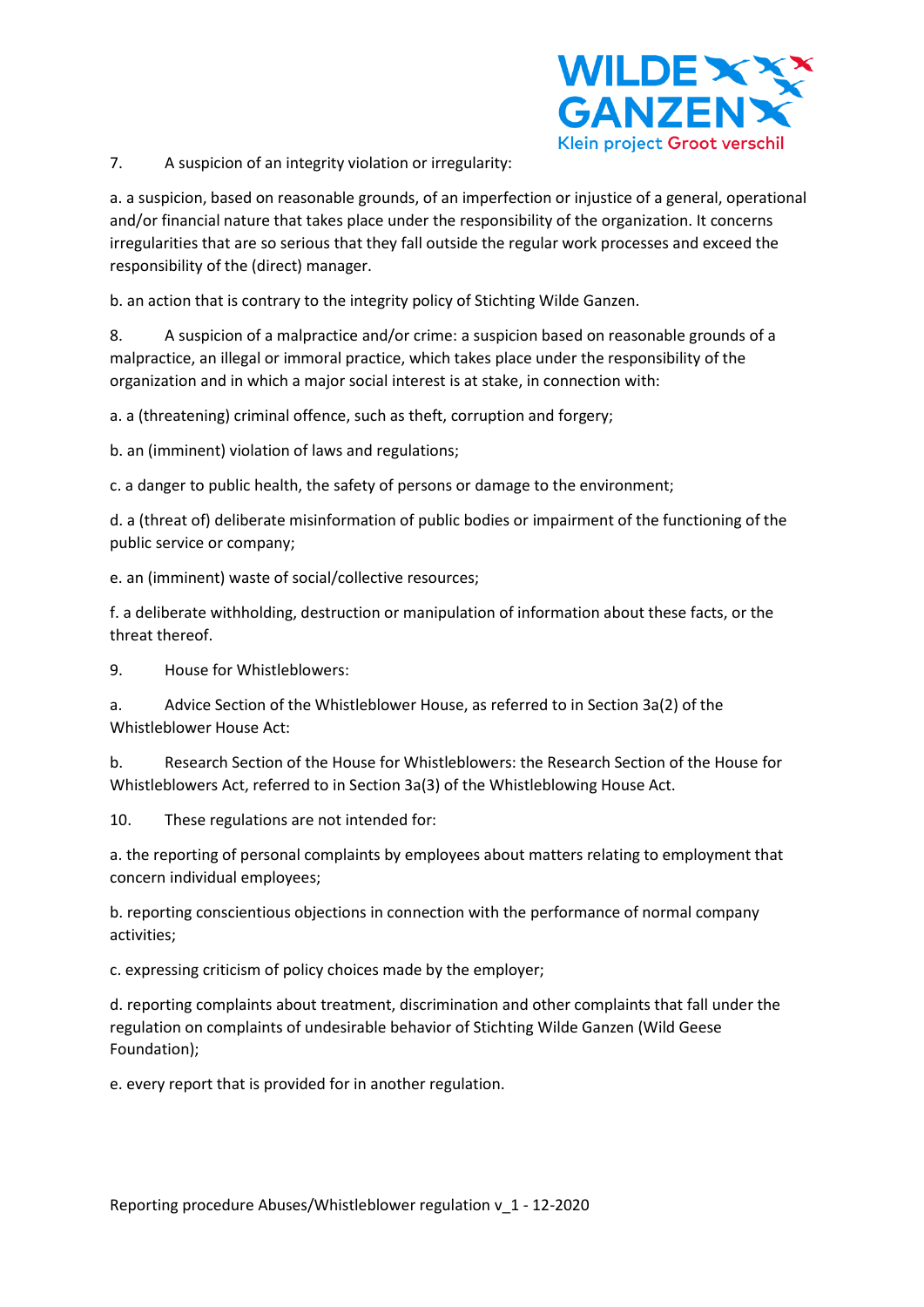

### **Chapter 2: Internal procedure**

In the event of a suspicion of malpractice, breach of integrity or irregularity:

- a. Consult an advisor in confidence;
- b. consult the Integrity Officer in confidence as an advisor;
- c. Consult the House of Whistleblowers' Advisory Division in confidence.

# Article 2.1: Internal reporting

1. Unless there is an exception as referred to in Article 1.7, the reporter will immediately report the suspicion of an irregularity, breach of integrity or malpractice:

- the manager or, if he does not consider reporting to his immediate superior desirable

- the Integrity Officer or
- the Management

according to the procedure described in these internal rules.

2. If the report of a suspicion of an irregularity or malpractice concerns the functioning of the management, it may be reported directly to the Integrity Officer or to the Chairman of the Supervisory Board.

3. The reporter may make an external report in the event of an exceptional situation as referred to in Chapter 3 under 2. In this case, the notifier can be assisted by the internal or external Integrity Officer.

4. The official referred to in the previous sub-articles who has received the report will record the report in writing, stating the date of receipt, and have the reporter sign the report for approval. The notifier will receive a copy within 5 working days. The receiving officer shall inform the Management or, in the case of paragraph 2, the Supervisory Board as soon as possible of a reported suspicion of an infringement of integrity, irregularity or malpractice, stating the date on which the report was received.

5. If the report has been made to the Integrity Employee, the Integrity Employee will inform the Board of Management or, if paragraph 2 applies, the Supervisory Board, in the manner discussed and agreed with the reporter.

6. Within one week after receipt of the report, the Management or the chairman of the Supervisory Board, respectively, will send a confirmation of receipt to the notifier. The confirmation of receipt shall refer to the original report.

7. After receipt of the report, an investigation will be started as soon as possible. The Management Board or the Supervisory Board will assess whether an external third party as referred to in Chapter 3 must be informed of the suspicion of an abuse.

8. The Executive Board respectively the Supervisory Board or an officer/investigator is authorized to request information from institutional bodies and employees of Wilde Ganzen, or to request and inspect documents that concern the matter to which an investigation relates. Institutional bodies and employees are obliged to comply with a request as referred to in the previous paragraph within the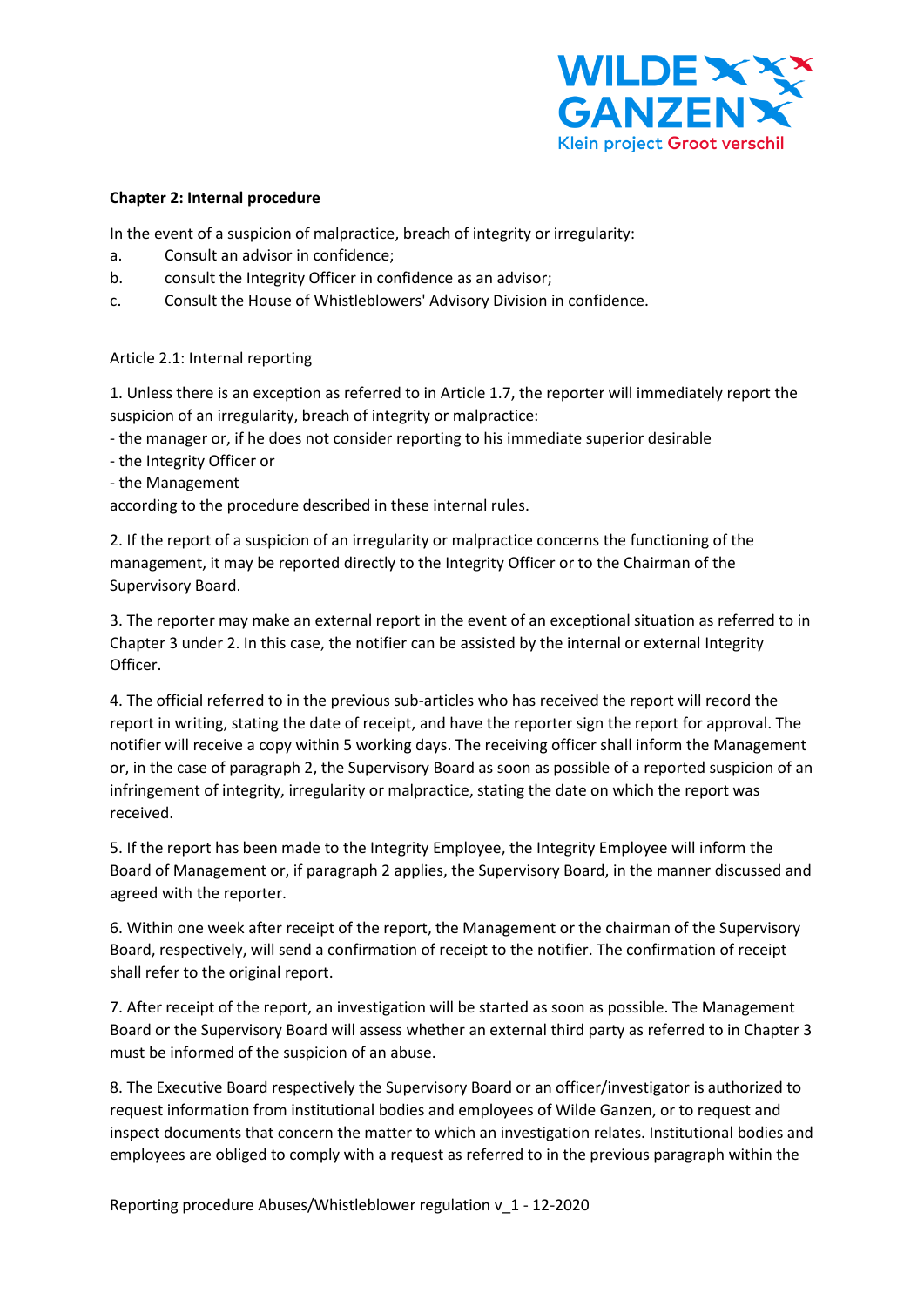

period indicated by the applicant. If the notifier grants written permission to do so, the designated official will have access to personal data relating to him/her.

9. The officer/investigator appointed by the Management Board is authorized to call in experts if this is required in his opinion for the purpose of the investigation. The appointed official/investigator may, if in his opinion this is required for the purpose of the investigation, enter any place where the institutional body whose conduct is being investigated is carrying out its task, without prior permission.

10.Both the reporter and the person to whom the suspicion of an irregularity or malpractice has been reported shall treat the report confidentially.

# Article 2.2: Integrity officer

1. On the instruction of the Management Board and after advice from the PVT, an Integrity Officer is appointed who receives the report of a suspicion of an irregularity or malpractice. The Integrity Officer Integrity may act as process controller in the reporting procedure.

2. The Integrity Officer supervises and supports the reporter during the process and functions for employees as a sparring partner in integrity questions.

3. The Integrity Officer can advise the competent authority on the integrity policy and its implementation in the organization, both solicited and unsolicited;

4. The Integrity Officer contributes to the familiarity in the organization with the theme of 'integrity' by regularly bringing the subject of integrity to the attention of the competent authority and the internal and external confidential adviser and keeping them there.

5. The Integrity Officer functions with authority, credibility and in that capacity is independent of (the management of) the company.

6. If the Integrity Officer is an employee who is employed by the company, the Integrity Officer will be subject to the legal protection of the prohibition of prejudice laid down in the law.

### Article 2.3: Position

1. Within a period of eight weeks from the moment of the internal report, the reporter will be informed in writing by the Management or by the Supervisory Board of the substantive position regarding the reported suspicion of an abuse, violation of integrity or irregularity. The steps to which the report has led will also be indicated. The position will be formulated with due observance of any confidential nature of the (business) information to be provided and the relevant statutory provisions, such as privacy regulations.

2. If the position cannot be given within eight weeks, the reporter will be informed of this in writing by the Management or the Supervisory Board, respectively. The period within which the reporter can expect the position to be taken will be indicated. This additional period may not exceed four weeks.

Reporting procedure Abuses/Whistleblower regulation v\_1 - 12-2020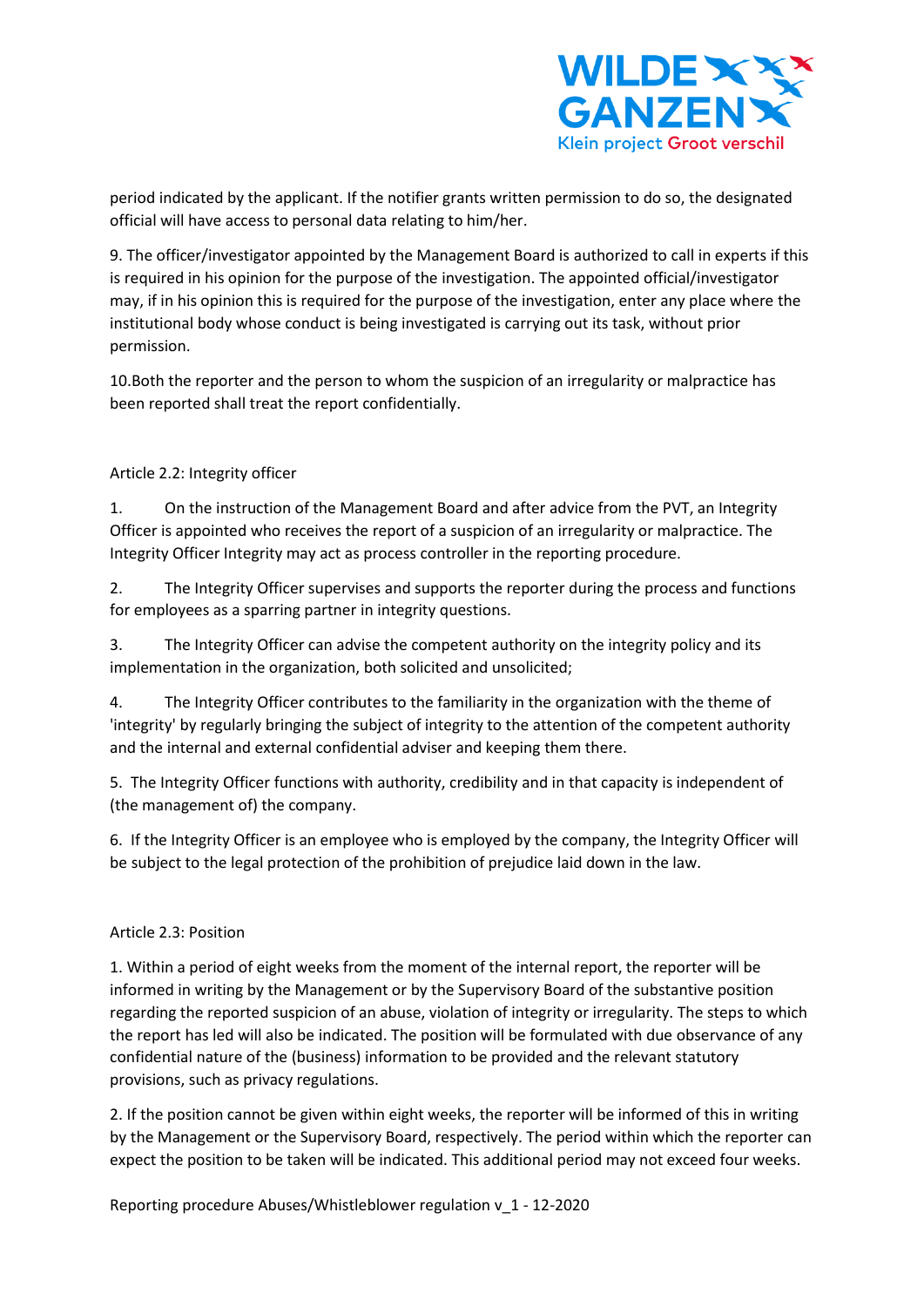

### **Chapter 3: External reporting**

1. The reporter may report a reasonable suspicion of malpractice to an external third party as referred to in this article if he or she has completed the procedure for internal reporting as referred to in Chapter 2:

a. the reporter does not agree with the point of view referred to in Article 2.4 and is of the opinion that the suspicion has been wrongly set aside;

b. the notifier has not received a position within the period(s) referred to in Article 2.4.

2. The reporter can immediately report a reasonable suspicion of wrongdoing, ignoring the internal reporting procedure, externally in the following situations:

a. acute danger, in which a serious and urgent social interest necessitates immediate external reporting;

b. a situation in which the reporter can reasonably fear countermeasures as a result of the internal report;

c. a clearly identifiable threat of embezzlement or destruction of evidence;

d. a previous report in accordance with the procedure of the same malpractice, which has not removed the malpractice;

e. a legal obligation to report directly externally.

3. The external third party within the meaning of these regulations is any organization or representative of an organization, not being the Integrity Officer or a Counsellor, to whom the reporter reports a suspicion of wrongdoing in good faith because, in his or her reasonable opinion, there is such an important social interest that, in the circumstances of the case, this interest must outweigh the organization's interest in confidentiality.

In addition, the suspicion of wrongdoing must be reported to the external third party who, in his or her reasonable opinion, is the most suitable, such as

- The House of Whistleblowers;

T: 0031- 88 – 133 10 00 E-mail: [info@huisvoorklokkenluiders.nl](mailto:info@huisvoorklokkenluiders.nl)

- The Health Care Inspectorate, the Health and Safety Inspectorate or the

- District Attorney's Office.

The notifier takes into account, on the one hand, the effectiveness with which the external third party can intervene and, on the other hand, the organization's interest in minimizing the damage resulting from that intervention.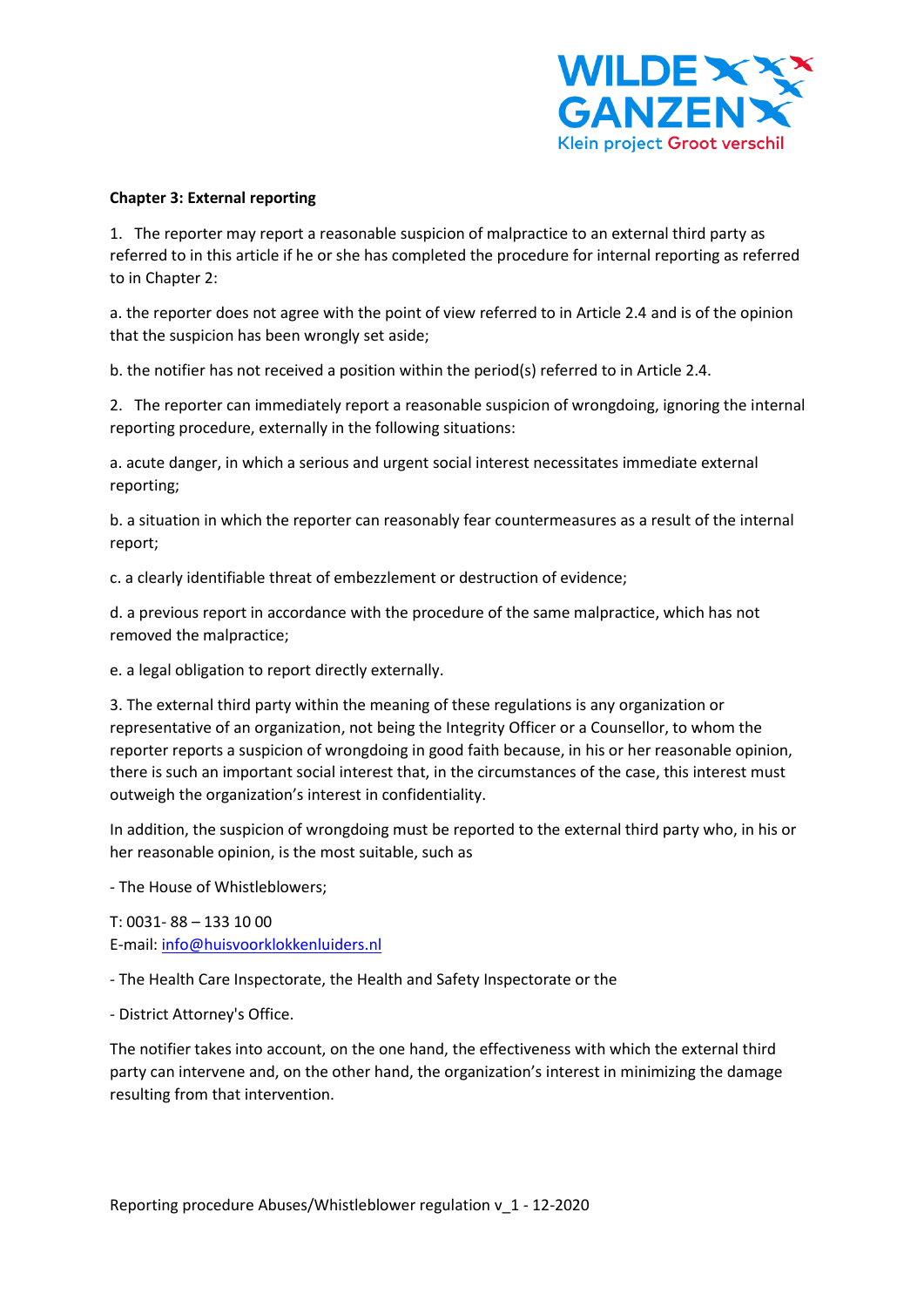

#### **Chapter 4: Legal protection of reporting agents**

1. The reporter of a wrongdoing, violation of integrity or irregularity who, in good faith, acts with due care both formally and materially, shall be protected in his legal position. This protection shall not be limited in time. This means that the reporter is not disadvantaged in any way in his legal position towards the company by or on account of his or her reporting of an irregularity, violation of integrity or wrongdoing.

2. Formal careful action is deemed to have been taken if:

a. the reporter has first raised the relevant facts internally as referred to in Chapter 2, unless this could not reasonably be demanded of him/her as provided for in these regulations;

b. the notifier discloses the facts in an appropriate and proportionate manner in the event of an external report as provided for in these regulations.

3. Material care is deemed to have been taken if:

a. the notifier has a reasonable suspicion based on reasonable grounds that the facts in question are correct;

b. the external disclosure is in the public interest as referred to in chapter 1.8;

c. the public interest in external disclosure takes precedence over the organizations interest in confidentiality.

4. 4. Decisions on legal status or employment law, if and insofar as they relate to the reporting of a reasonable suspicion of misconduct, violation of integrity or irregularity, which in any case fall under the legal protection referred to in paragraph 1, are aimed at the company:

a. Granting dismissal, other than at one's own request;

b. premature termination or non-renewal of a temporary employment contract;

c. not converting a temporary employment contract into a permanent employment contract;

d. moving or transferring or refusing a request to do so;

- e. taking a disciplinary measure;
- f. withholding salary increase;
- g. withholding promotion opportunities;
- h. refusing leave of absence.